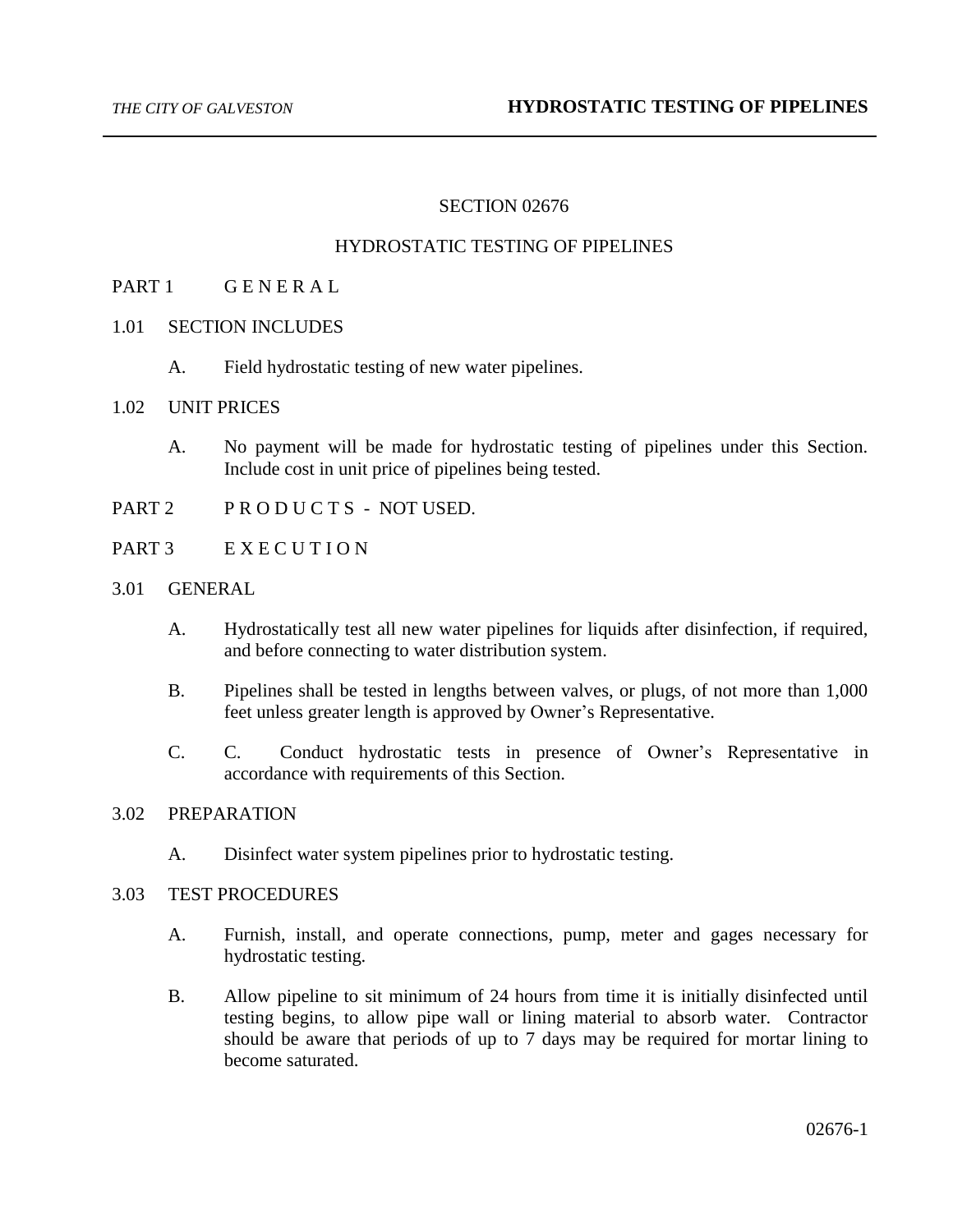- C. Expel all air and apply a minimum test pressure of 150 psi as directed by Owner's Representative
- D. Maintain test pressure for 4 hours. If a large quantity of water is required to maintain pressure during test, testing shall be discontinued until cause of water loss is identified and corrected.

#### 3.04 ALLOWABLE LEAKAGE FOR WATER MAINS

- A. During hydrostatic tests, no leakage will be allowed for sections of water mains consisting of welded joints.
- B. Maximum allowable leakage for water mains with rubber gasketed joints shall be as determined by the following formula:

$$
L = \frac{\text{SD}(P)^{\wedge}1/2}{133,200}
$$

C. Allowable Leakage per 1000 feet of Pipeline in GAL/HR at 150 psi:

|  |  | 3" 4" 6" 8" 10" 12" 14" 16" 18" 20" 24" 30" 36"                  |  |  |  |  |
|--|--|------------------------------------------------------------------|--|--|--|--|
|  |  | 0.25 0.33 0.50 0.66 0.83 0.99 1.16 1.32 1.49 1.66 1.99 2.48 2.98 |  |  |  |  |

#### 3.05 CORRECTION FOR FAILED TESTS

- A. Repair all joints showing visible leaks on surface regardless of total leakage shown on test. Check all valves and fittings to ensure that no leakage occurs that could affect or invalidate test. Remove any cracked or defective pipes, fittings and valves discovered during pressure test and replace with new items.
- B. Owner's Representative may direct Contractor to disinfect failed lines after repair and prior to retesting. Conduct subsequent disinfection operations in accordance with requirements of Section 02675.
- C. Repeat test until satisfactory results are obtained.

### 3.06 COMPLETION

A. Upon satisfactory completion testing, remove risers remaining from disinfection and hydrostatic testing, and backfill excavation promptly.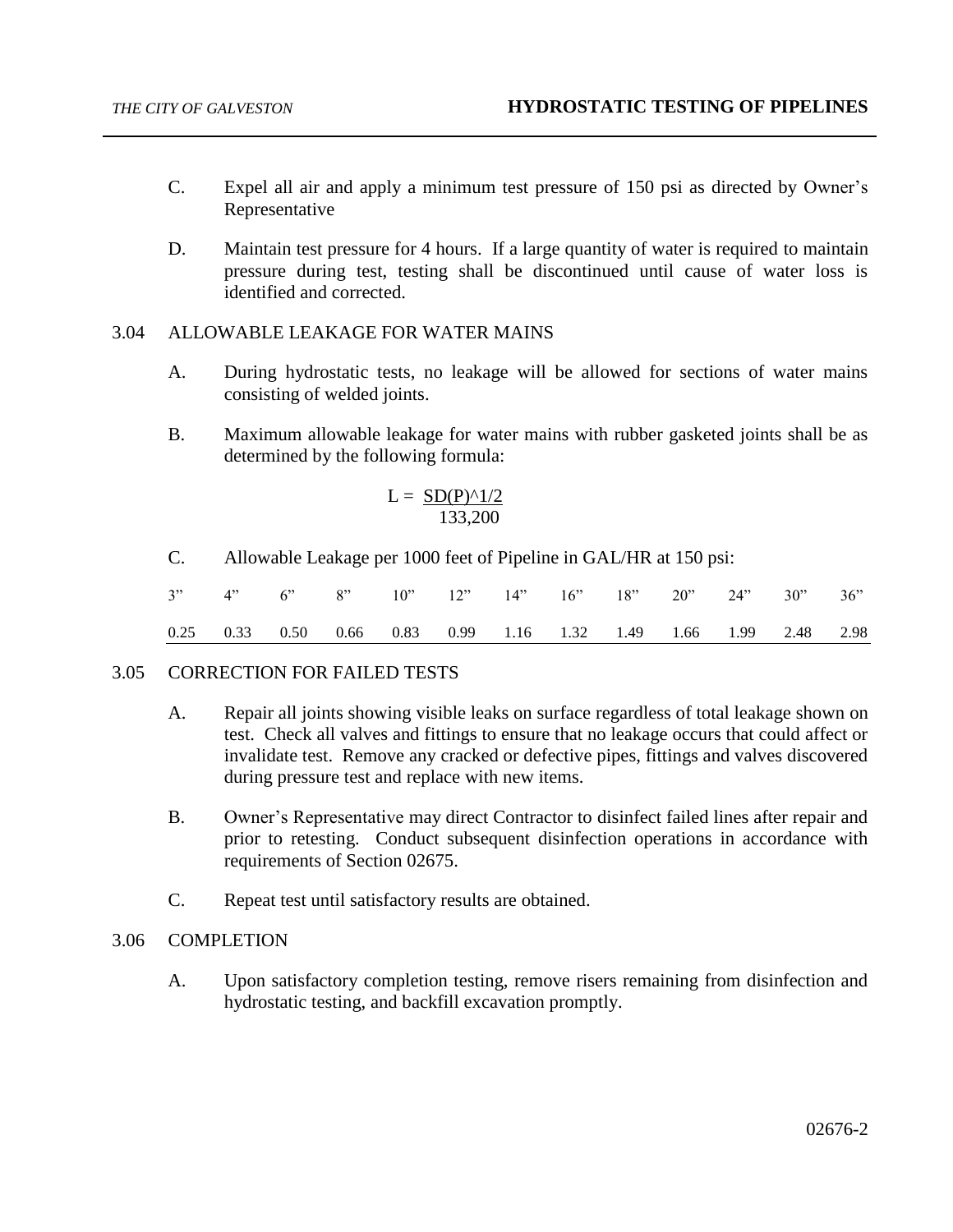# **Hydrostatic Pressure Test Data Sheet City of Galveston, Texas**

| Project:   | Sheet #: |             | Location: |  |
|------------|----------|-------------|-----------|--|
| Inspector: |          | Contractor: |           |  |

# **Section to be Tested**

| On (street name) | From (street name) | To (street name) | Total<br>Length (ft) | Pipe<br>Diameter<br>(inch) |
|------------------|--------------------|------------------|----------------------|----------------------------|
|                  |                    |                  |                      |                            |
|                  |                    |                  |                      |                            |
|                  |                    |                  |                      |                            |
|                  |                    |                  |                      |                            |
|                  |                    |                  |                      |                            |

# **Test Log**

| <b>Hrs</b> | Time | Pressure (PSI) | Flow Meter (GPM) | Leakage* |
|------------|------|----------------|------------------|----------|
| Start      |      |                |                  | N/A      |
|            |      |                |                  |          |
|            |      |                |                  |          |
|            |      |                |                  |          |
|            |      |                |                  |          |

#### **TOTAL LEAKAGE =**

| Test Result:<br>(check one) | Passed      | Failed (to be repaired<br>& retested) |
|-----------------------------|-------------|---------------------------------------|
| Inspector:                  |             | Date:                                 |
| Contractor:                 | (Signature) | Date:                                 |
|                             | (Signature) |                                       |

02676-3